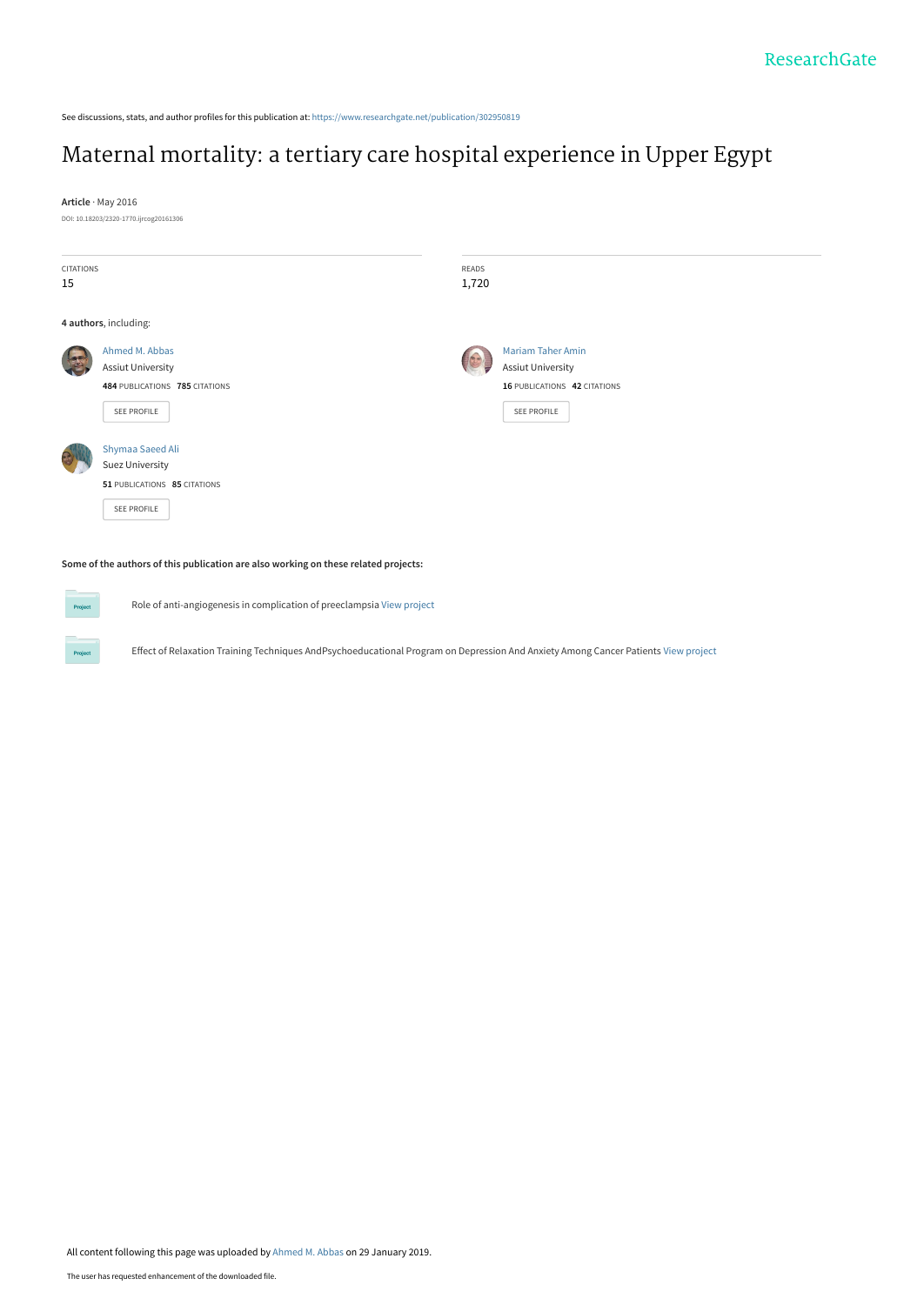DOI: http://dx.doi.org/10.18203/2320-1770.ijrcog20161306

# **Research Article**

# **Maternal mortality: a tertiary care hospital experience in Upper Egypt**

### **Ahmed M. Abbas\*, Mariam T. Amin, Shymaa S. Ali, Neima Z. Salem**

<sup>1</sup>Department of Obstetrics and Gynaecology, Assiut University, Egypt <sup>2</sup>Department of Public Health, Assiut University, Egypt

**Received:** 04 March 2016 **Accepted:** 30 March 2016

**\*Correspondence:** Dr. Ahmed M. Abbas, E-mail: bmr90@hotmail.com

**Copyright:** © the author(s), publisher and licensee Medip Academy. This is an open-access article distributed under the terms of the Creative Commons Attribution Non-Commercial License, which permits unrestricted non-commercial use, distribution, and reproduction in any medium, provided the original work is properly cited.

#### **ABSTRACT**

**Background:** Maternal mortality is one of the major challenges which face the developing countries throughout the world. The aim of the study is to assess the causes of maternal mortality at Women Health Hospital, Assiut University, Egypt, and to identify the avoidable ones.

**Methods:** Data were collected from records of patients who presented to and/or delivered at Women Health Hospital between 2009 and 2014. Only cases of maternal mortality were included in this study. In our study, we found 213 maternal deaths at our hospital between 2009 and 2014.

**Results:** The maternal mortality ratio decreased progressively from 2009 to 2014 (228 and 89 per 100000 live birth respectively). Moreover, we found that the indirect causes of maternal mortality accounted for 24.9 % of all mortalities. As regards the direct causes of maternal mortality, preeclampsia remained the primary cause and represented 27.7 % of the avoidable causes. The second most frequent cause of direct maternal mortality was postpartum hemorrhage (PPH), which represented 26.8 %.

**Conclusions:** Preeclampsia and PPH, as well as their complications are the leading causes of death in one of the biggest tertiary care university hospitals in Egypt. However, there are other important avoidable predisposing factors that should be dealt with including lack of patient education, delayed transfer from other hospitals, and substandard practice.

**Keywords:** Developing countries, Health facilities, Preeclampsia, Postpartum hemorrhage, Maternal mortality

#### **INTRODUCTION**

Maternal mortality is one of the major challenges which face the developing countries throughout the world. According to the tenth revision of the international classification of diseases (ICD-10) it is defined as the death of a woman while pregnant or within 42 days of termination of pregnancy, irrespective of the duration and to the site of the pregnancy, from any cause related to or aggravated by the pregnancy or its management but not from accidental or incidental causes.<sup>1</sup> The 42-day limit is somewhat arbitrary, and in recognizing the fact that modern life-sustaining procedures and technologies can delay death, ICD-10 introduced a new category, namely the late maternal death, which is defined as the death of a woman out of direct or indirect obstetric causes more than 42 days but less than one year after the termination of pregnancy.<sup>2</sup> Maternal mortality ratio is defined as the number of women who died while pregnant or within 42 days of termination of pregnancy per 100,000 live births.<sup>3</sup>

Maternal deaths are divided into two groups. The first group is the direct obstetric deaths which result from obstetric complications during pregnancy, labour and the puerperium, or resulted from interventions, and any incorrect treatment received. The second group is the indirect deaths which are the result from previous existing disease or disease that developed during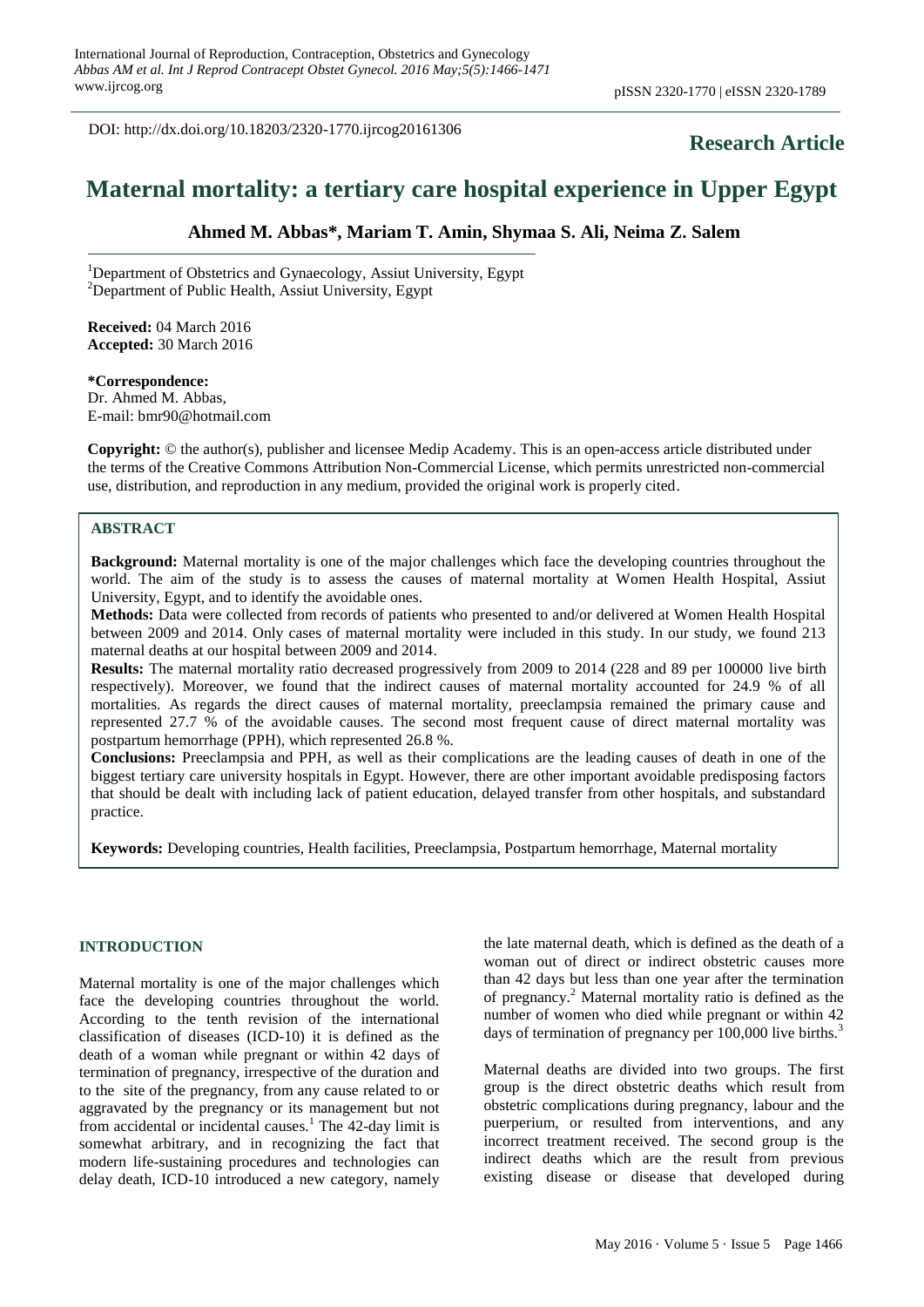pregnancy and which were not due to direct obstetric causes, but was aggravated by physiologic effects of pregnancy.<sup>4</sup> Deaths from "accidental or incidental" causes have historically been excluded from maternal mortality statistics.

According to the WHO, 80% of maternal deaths in developing countries are due to direct maternal causes such as haemorrhage, sepsis and hypertensive disorders. Additionally, indirect causes such as HIV/AIDS, cardiac diseases, hepatic diseases and anemia account for the remaining  $20\%$  of maternal deaths.<sup>5</sup> Of the 287,000 deaths due to pregnancy or childbirth complications that occur each year worldwide, 85 % are in Africa and Asia alone.<sup>4</sup>

The difference in maternal mortality between developed countries (lifetime risk of maternal death is 1 in 3800) and developing countries (life time risk of maternal death is 1 in 150) is one of the highest differentials in public health. In Egypt the overall maternal mortality ratio is  $32.6/100.000$ .

As 90% of maternal deaths are preventable, access to good quality essential obstetrical care can prevent 48% of maternal deaths at time of delivery.<sup>7</sup> It is cost effective to invest in policy makers that reduce maternal mortality in the most efficient manner possible.<sup>8</sup>

Regarding the most riskiest time for maternal death, it seems that the most maternal deaths occur between third trimester and the first week after delivery. This risk is extremely high on the first and second days after delivery.<sup>3,9</sup> These findings provide strong support for prioritization of strategies that focus on professional intrapartum care.

There are three types of delay in emergency care for the pregnant women according to the framework presented by Thaddeus and Maine. $10$  The first delay is that delay caused by family and woman to recognize the need for medical help. The second delay is caused because of the late referral, so the woman arrives at the hospital too late to get a benefit from emergency care. The third delay is that due to the delay in receiving effective interventions after arriving at the hospital.<sup>11</sup> Avoidable causes of maternal deaths are referred to as departure from the standard of satisfactorily accepted care by the woman, practitioner or institution/expected at a particular level of care, which may have contributed to the death. $^{12}$ 

In this study, we estimated the maternal mortality burden in the largest tertiary care university hospital in Upper Egypt. Our aim was to search for the causes of maternal deaths, calculate the maternal mortality ratio and identify the avoidable causes and demographic factors for maternal mortality.

### **METHODS**

This is a retrospective observational study conducted at Assiut women health hospital, which is the largest maternal tertiary care center in upper Egypt providing health services for seven governorates from January 2009 till December 2014.

Data were collected from the files of pregnant women admitted to the hospital. Inclusion criteria were death of a pregnant woman while she was pregnant or within 42 days from giving birth, including late maternal deaths which occurred more than 42 days but less than one year after termination of pregnancy, whether she was delivered inside or outside our hospital. The number of live births in the same period was obtained from the hospital logbooks. The ethical review board of Assiut faculty of medicine approved the study.

Data analysis was carried out, and the maternal mortality ratio was measured by dividing the number of maternal deaths by the number of live births during the period of the study multiplied by 100,000. The data obtained were compared and analyzed using SPSS Inc., (Statistical program for social science Inc.,) Chicago, IL, USA, version. <sup>16</sup> Variables were expressed as frequency and percentage. Chi-square test and binomial test were used to compare variables. Level of significance "P" value was evaluated, where P value  $\langle 0.05$  was considered statistically significant.

## **RESULTS**

During the period of the study, a total of 125 349 pregnant women were admitted to Assiut Women Health Hospital. The total number of live births was 94,196. Two-hundred and thirteen cases of maternal deaths were identified during study period. It was evident that the maternal mortality ratio, had decreased progressively from 228 in 2009 to 89 in 2014 (P-value  $\leq 0.001$ ) (Table 1). The leading cause of death in the 6 years was preeclampsia with its complications (27.7%). The second cause was the uncontrollable postpartum haemorrhage (26.8%), and the rest of the causes; direct and indirect accounted for 45.5 %. Direct maternal deaths accounted for 75.1 % of all maternal deaths while 24.9 % of maternal deaths were due to indirect causes (Figure 1).

When we analyzed the demographic characteristics of maternal deaths we found that the mean age of maternal deaths were 28.9±6.58 years with significant differences between age groups (P-value<0.0001). The mean of women's age who gave birth in our hospital was 27.3±6.98 with no statistically significant difference with the mean age of maternal deaths (P-value=0.23). The mean parity of maternal deaths was  $3.12 \pm 1.56$ , and deaths among women parity ≤4 were significantly higher than grand multiparous women with parity >5 (P-value <0.0001) (Table2).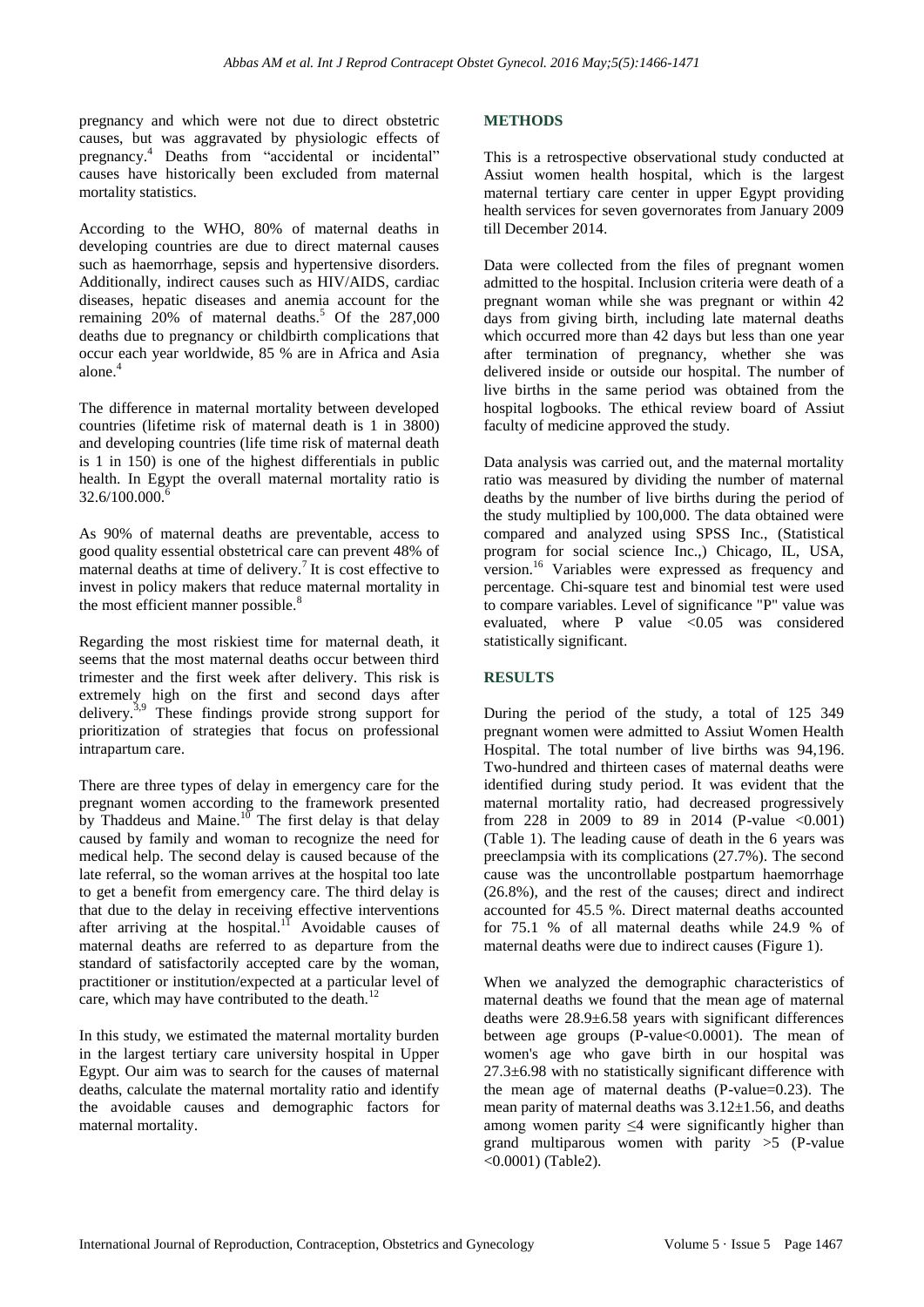|                   |                          | <b>Mortality</b>        |                         |                         |       |                                       |
|-------------------|--------------------------|-------------------------|-------------------------|-------------------------|-------|---------------------------------------|
| Year              | <b>Total live births</b> | Inside the<br>hospital* | Outside the<br>hospital | Late maternal<br>deaths | Total | $MMR**$ per 100, 000<br>live birth*** |
| 2009 <sup>1</sup> | 11858                    | 27                      |                         |                         | 30    | 228                                   |
| 2010              | 13398                    | 28                      |                         | $\bigcap$               | 35    | 209                                   |
| 2011              | 15569                    | 34                      |                         |                         | 40    | 218                                   |
| 2012              | 16220                    | 33                      | 8                       |                         | 42    | 203                                   |
| 2013              | 18091                    | 31                      | 6                       |                         | 49    | 171                                   |
| 2014 <sup>1</sup> | 19060                    | 17                      | $\overline{7}$          | 3                       | 27    | 89                                    |
| <b>Total</b>      | 94196                    | 170                     | 33                      | 10                      | 213   | 180                                   |

#### **Table 1: Total live birth in each year with maternal mortality ratio at Women Health Hospital in the study period.**

\* Either delevired or not; \*\* MMR: Matermal Mortality Ratio; \*\*\*  $MMR = \frac{Material\ deaths\ inside\ the\ hospital} {Total\ live\ bottles\ inside\ the\ hospital} \times 100,000;$  1\* P-value calculated to detect the defferance between MMR in 2009 and 2014; it is < 0.0001.

|                             | <b>Frequency</b> $\overline{(\%)}$ | P-value* |  |  |
|-----------------------------|------------------------------------|----------|--|--|
| Age groups (years)          |                                    |          |  |  |
| < 20                        | 11 (5.2%)                          |          |  |  |
| 20-29                       | 108 (50.7%)                        | < 0.0001 |  |  |
| $30-39$                     | 72 (33.8%)                         |          |  |  |
| >40                         | 22 (10.3%)                         |          |  |  |
| <b>Gravidity and parity</b> |                                    |          |  |  |
| $\leq$ G4                   | 171 (80.3%)                        |          |  |  |
| $>\mathrm{G}5$              | 42 (19.7%)                         | < 0.0001 |  |  |
| <b>Residence</b>            |                                    |          |  |  |
| Urban                       | 59 (27.7%)                         | < 0.0001 |  |  |
| Rural                       | 154 (72.3%)                        |          |  |  |
| <b>Education</b>            |                                    |          |  |  |
| No education                | 172 (80.8%)                        | < 0.0001 |  |  |
| Primary                     | 41 (19.2%)                         |          |  |  |

#### **Table 2: Demographic characteristics for maternal deaths in the study period.**

\*P-value by Chi-square test and binomial test.

#### **Table 3: Distribution of maternal deaths regarding place, time and pregnancy outcome in the study period.**

|                             | <b>Frequency</b> | $\frac{0}{0}$ |  |  |  |
|-----------------------------|------------------|---------------|--|--|--|
| <b>Place of death</b>       |                  |               |  |  |  |
| Women Health Hospital       |                  | 93.9          |  |  |  |
| Outside the hospital        | 13               | 6.1           |  |  |  |
| Time of death               |                  |               |  |  |  |
| During pregnancy            |                  | 14.1          |  |  |  |
| During labor                | 22               | 10.3          |  |  |  |
| After labor                 | 29               | 13.6          |  |  |  |
| 1-7 days after<br>delivery  | 77               | 36.1          |  |  |  |
| 8-42 days after<br>delivery | 45               | 21.1          |  |  |  |
| Late maternal deaths        | 10               | 4.7           |  |  |  |
| <b>Pregnancy outcome</b>    |                  |               |  |  |  |
|                             | 30               | 14.1          |  |  |  |
| Abortion / stillbirth       | 31               | 14.6          |  |  |  |
|                             | 152              | 71.4          |  |  |  |
|                             |                  | 200<br>30     |  |  |  |

#### **Table 4: Place and mode of delivery for cases of maternal deaths in the study period.**

| <b>Place of</b><br>delivery      | <b>Inside the</b><br>hospital | <b>Outside the</b><br>hospital | P- value* |  |  |
|----------------------------------|-------------------------------|--------------------------------|-----------|--|--|
| Number                           | 144 (78.7%)                   | 39 (21.3%)                     | < 0.0001  |  |  |
| Delivered by health professional |                               |                                |           |  |  |
| Yes                              | 142 (77.6%)                   | $0(0\%)$                       | < 0.0001  |  |  |
| N <sub>0</sub>                   | $2(1.1\%)$                    | 39 (21.3%)                     |           |  |  |
| <b>Mode of delivery</b>          |                               |                                |           |  |  |
| Vaginal                          | 71 (38.8%)                    | 25 (13.7%)                     |           |  |  |
| Cesarean<br>section              | 73 (39.9%)                    | 14 (7.6%)                      | 0.101     |  |  |

\*P-value by Chi-square test.

Maternal deaths among illiterate women and those who live in rural areas were also significantly higher than those who received at least a primary education or lived in urban areas (P-value <0.0001) (Table 2).

Regarding the place and time of death, there were 13 cases of maternal deaths died on their way to the hospital and reached the hospital dead with failed trials of cardiopulmonary resuscitation. Two-hundred cases died inside the hospital; 30 cases during pregnancy most of them were in their third trimester, but the majority of the cases died postpartum (75.6 %), only 10 cases of them stayed more than 42 days on mechanical ventilator and considered as a late maternal deaths. Fifty-one women died on the day of the delivery, while 77 stayed for 1 week before death (Table 3).

When we analyzed the place of delivery, we found that only 39 cases of maternal deaths delivered outside our hospital either at home, private clinics or secondary health care hospitals. Most of the cases were delivered at our hospital with significant statistical difference (Pvalue <0.0001). About 86.3 % of the cases were delivered by health professional while the rest of the cases were delivered spontaneously without assistance or by a traditional birth attendant. No statistically significant difference in mortality between those who delivered vaginally or by caesarean section (P-value= 0.101) (Table 4).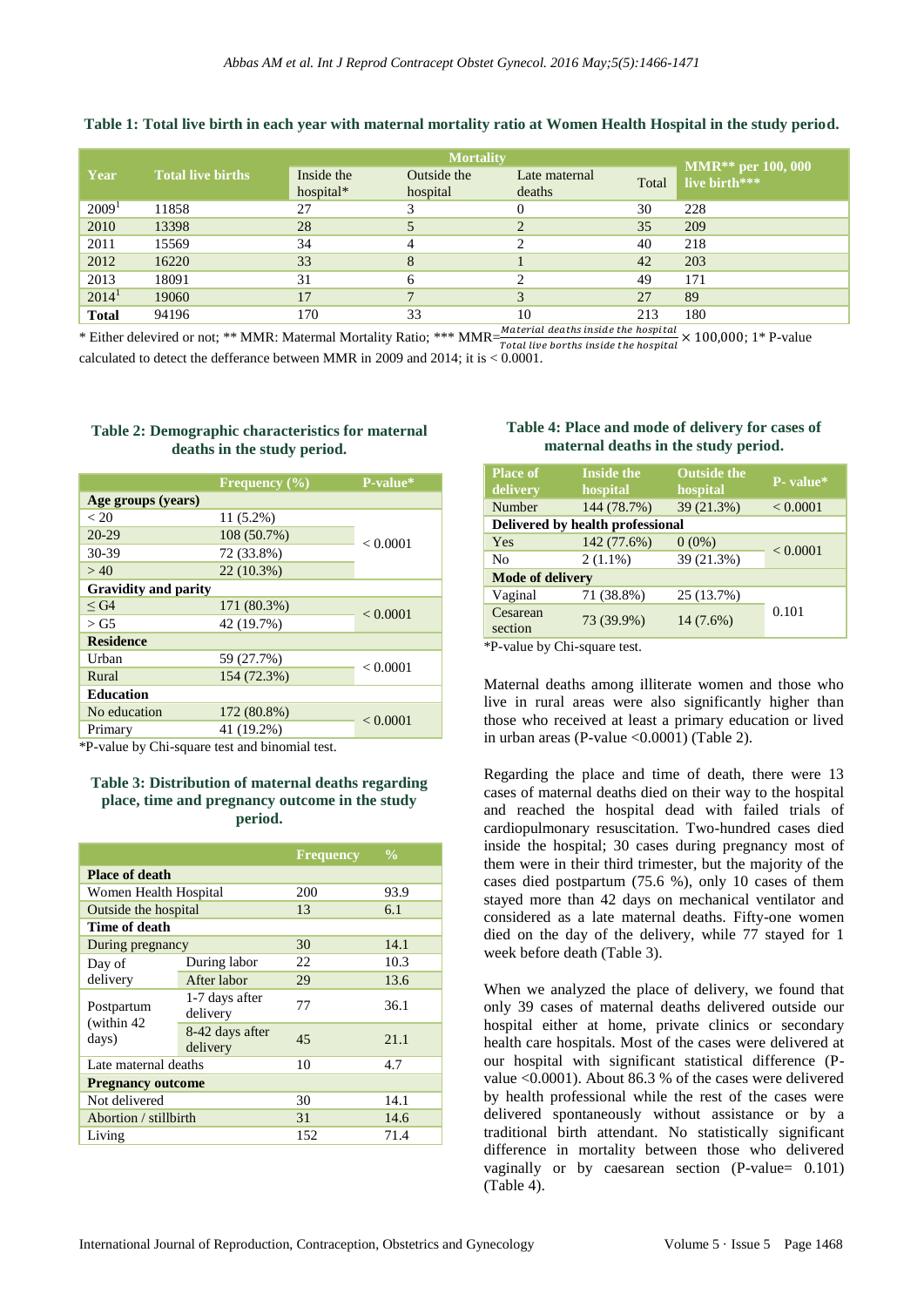

#### **Figure 1: Causes of maternal deaths and its percentages at women health hospital between 2009 and 2014.**

#### **DISCUSSION**

Developing countries account for 99% (284 000) of the global maternal deaths reported in 2010, the majority of which are in sub-Saharan Africa (162 000). Global MMR declined from 400 maternal deaths per 100 000 live births in 1990 to 2010 in 2010. The MMR in developing regions is 240 maternal deaths per 100 000 live births which were 15 times higher than in developed regions; only 16 deaths per 100,000 live births.<sup>4</sup>

There were four major causes of maternal death: hypertensive disorders, obstetric hemorrhage (mainly postpartum hemorrhage), infections and obstructed labor. In addition, it was found that women also die because of poor nutritional status at conception and because the substandard care provided to them. Current studies show that maternal deaths in developing countries could be reduced if all pregnant women could receive an emergency care of good quality. $13$ 

This coincides with the results obtained from our study, as we found that the main cause of death in the 6 years was preeclampsia with its consequences (27.7%) followed by uncontrolled postpartum hemorrhage (26.8%). In our study, we found a significant percentage of maternal deaths (24.9%) are attributed to medical diseases not unique to pregnancy. Hepatic disorders accounted for 9.5% of maternal deaths especially acute

fatty liver and acute fulminant hepatitis, while cardiac disorders came second (5.6%) attributed to high prevalence of rheumatic heart diseases among Egyptian population.

We detected two main factors that contributed to maternal deaths in Women Health Hospital, and both could be avoided: first was the substandard care provided due to inadequate supplies and drugs, lacking in staffing and difficulties in communication between departments involved in the management of these cases, such as the intensive care unit, anesthesiology department, and blood bank. The second factor was delayed transfer from the private clinics, primary or secondary health care hospitals.

Although most of deliveries and abortions that resulted into a maternal death took place inside the hospital, only 60 cases sought medical advice directly to our hospital. This might be an indicator of delaying in recognition of complications, making a decision to go to a tertiary health care facility, and reaching it or receiving care while at the facility. Another problem is the lack of emergency ambulance services in the rural areas where infrastructure does not exist which delays referral.<sup>14</sup> An earlier hospital assessment study that was done in Assiut Women Health Hospital showed that more than half of obstetric emergencies arrive at referral facilities by public means or their own cars.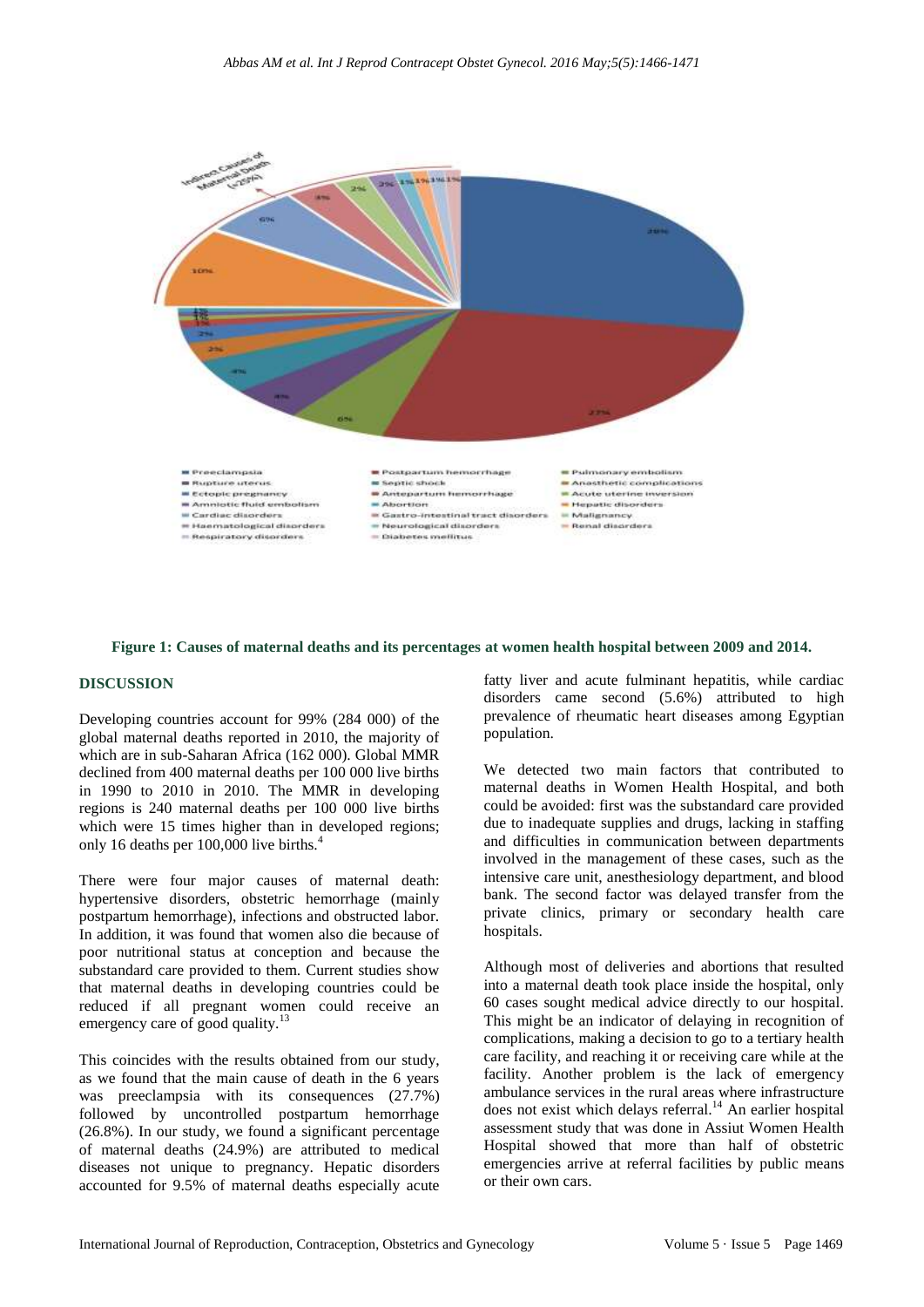Maternal mortality studies showing differences between urban and rural areas especially in the poor countries. In Egypt, the maternal mortality ratio was high in the nomadic Frontier region than in the Metropolitan region  $(125 \text{ versus } 54)$ .<sup>15</sup> In our study there were significant difference in maternal mortality among rural areas; 154 cases versus 59 cases only in urban areas (P- value <0.0001). This can be attributed to poverty and lack of transfer facilities from far villages, besides the higher rates of illiteracy among people than those living in urban areas.

Woman's education also is an important factor; as educated woman can determine the risks and complications early and usually aware about health services more than the illiterate woman.<sup>16</sup> In our study we found this maternal death were significantly higher among illiterate women (P- value <0.0001).

Most maternal deaths seem to occur between the third trimester and the first week after the end of pregnancy.<sup>3,9</sup> Mortality is extremely high on the first and second days after birth. The results obtained from our study coincided with the published data. Nineteen cases out of 30 cases died during pregnancy were at their third trimester, 51 cases died on their first day after birth. These findings provide strong support for prioritization of strategies that focus on professional intrapartum care.

The risk of maternal death remains for some time after delivery. Maternal deaths defined as those occurring up to 42 days postpartum, although recently the late maternal death category has been introduced to include deaths up to 1 year postpartum. This change in definition is important since there is evidence that risk of death is increased for up to 6 months postpartum.<sup>2</sup> In our study there were 10 cases of late maternal deaths, the longest case died 116 days after delivery due to brain stem hemorrhage resulted from eclamptic fits.

The maternal mortality ratio shows significant decrease in Assiut Women Health Hospital, Egypt over the period of the study reaching its lowest level in 2014 (P-value <0.001). This can be attributed to increasing in workforce to include three running operative rooms with eight obstetricians working daily the supervision of a senior staff and equipped with an ultrasound machine. An intensive care unit was established with twelve beds equipped with all facilities with intensive monitoring and highly skilled nurses and residents available twenty-four hours per day. The hospital own blood bank which was established in 2013 to facilitate the supply of blood and blood products to all obstetric cases. This helped significantly in decreasing maternal mortality ratio from 2013.

Moreover, regulations were established in our hospital to guarantee the availability of a senior staff twenty-four hours per day all over the week in the obstetric emergency unit to save time when emergency cases are brought to the hospital. Improvements have been made in the full reporting of maternal deaths and maternal mortality surveillance systems have been installed. In addition, a review committee was established in 2013 for analysis and discussion of any maternal mortality in addition to developing strategies for prevention of avoidable factors of maternal mortality.

Although, the above factors have led to a significant decrease in the maternal mortality ratio they are still not enough as this only decreases the third delay which is the delay in the receiving effective intervention. The first delay, which is the delay caused by family and woman to recognize the need for medical help can be avoided by increasing the community awareness, by informing the pregnant woman about risks of her pregnancy and encouraging her to receive antenatal care. This will help in decreasing most of the indirect causes of maternal deaths. The second delay because of late referral, can be prevented by improving health system especially primary care centers, ambulance services and infrastructure which is some sort difficult and need long-term national  $plan.$ <sup>11,17</sup>

One of the limitations of our study that it only reflects the cases that were brought to our hospital and thus may be a biased sample of the general population making our data not completely generalizable.

Saving maternal lives is a matter of human right and equality and as Professor Mahmoud Fathalla, past president of the international federation of obstetricians and gynecologists and former chair of the WHO advisory committee on health research, said: "women are not dying because of untreatable diseases. They are dying because societies have yet to make the decision that their lives are worth saving."<sup>18</sup>

## **CONCLUSIONS**

The maternal mortality ratio in Assiut, Egypt women health hospital has been significantly decreased from 2009 to 2014. Preeclampsia and postpartum haemorrhage are still the most two leading causes of death in developing countries. Moreover, there were two major contributing factors in these deaths: the substandard care and delayed transfer of cases; both are avoidable. Efforts should be made to ensure that all deliveries occur with the help of skilled personnel.

*Funding: No funding sources Conflict of interest: None declared Ethical approval: The study was approved by the Institutional Ethics Committee*

#### **REFERENCES**

1. World health organization. ICD-10: international statistical classification of diseases and related health problems. Geneva: world health organization; 1992.